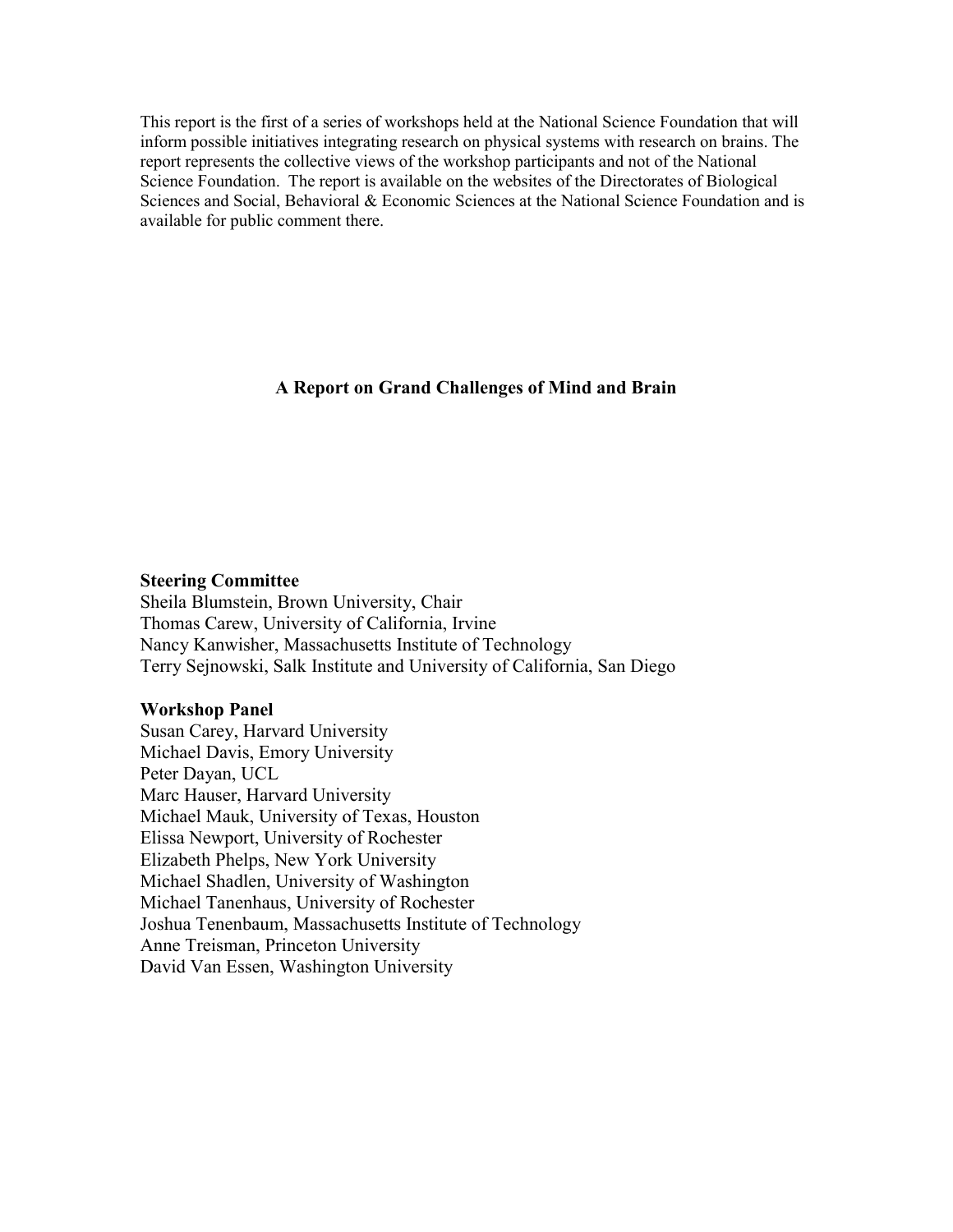### **Executive Summary**

The time is ripe to tackle some of the most fundamental questions (i.e., "Grand Challenges") of mind and brain, where a concerted effort in several problem domains can be expected to yield major progress in the next few years. The workshop participants focused on both conceptual questions and experimental approaches in addressing the general issue of the relationship between mind and brain.

# **The Scope of the Initiative:**

The panel felt that the scope of the initiative could best be captured by identifying a set of large-scale domains that serve as exemplars of the kinds of questions and themes that are ripe for exploration. The intention of these examples is to illustrate the scope of the questions the panel would encourage; they are not meant to be restrictive. In each domain, a series of questions that bear on its theme are articulated. The domains include:

- Adaptive Plasticity
- Conflict and Cooperation
- Spatial Knowledge
- Time
- Language
- Causal Understanding

In addition, several fundamental and overarching questions were identified that cut across the example domains.

#### **Experimental Approaches that should be applied:**

It was the unanimous view of the panel that the broad scope of the exemplar domains requires a wide variety of experimental approaches coupled with multiple levels of analysis. Thus, this effort should involve the application of research methods across an extensive range of disciplines including chemistry, physics, mathematics, psychology, cognitive science, neuroscience, linguistics, engineering, and computer science.

The panel also discussed new tools that would be needed to increase our understanding of the mind and brain. These include the mapping of human brain circuitry, mathematical innovations, the development of information databases, the use of molecular tools, and the development of a new cyberinfrastructure.

# **Structure of the Initiative:**

In evaluating proposals for this initiative, the panel encourages the NSF to create a reward structure that promotes:

• **Multidisciplinarity**. Since the questions of mind and brain span many levels of analysis (behavioral, computational, systems, neurophysiological, and molecular), the initiative should support innovative combinations of techniques and levels of analysis. Moreover, modern technology permits interdisciplinary initiatives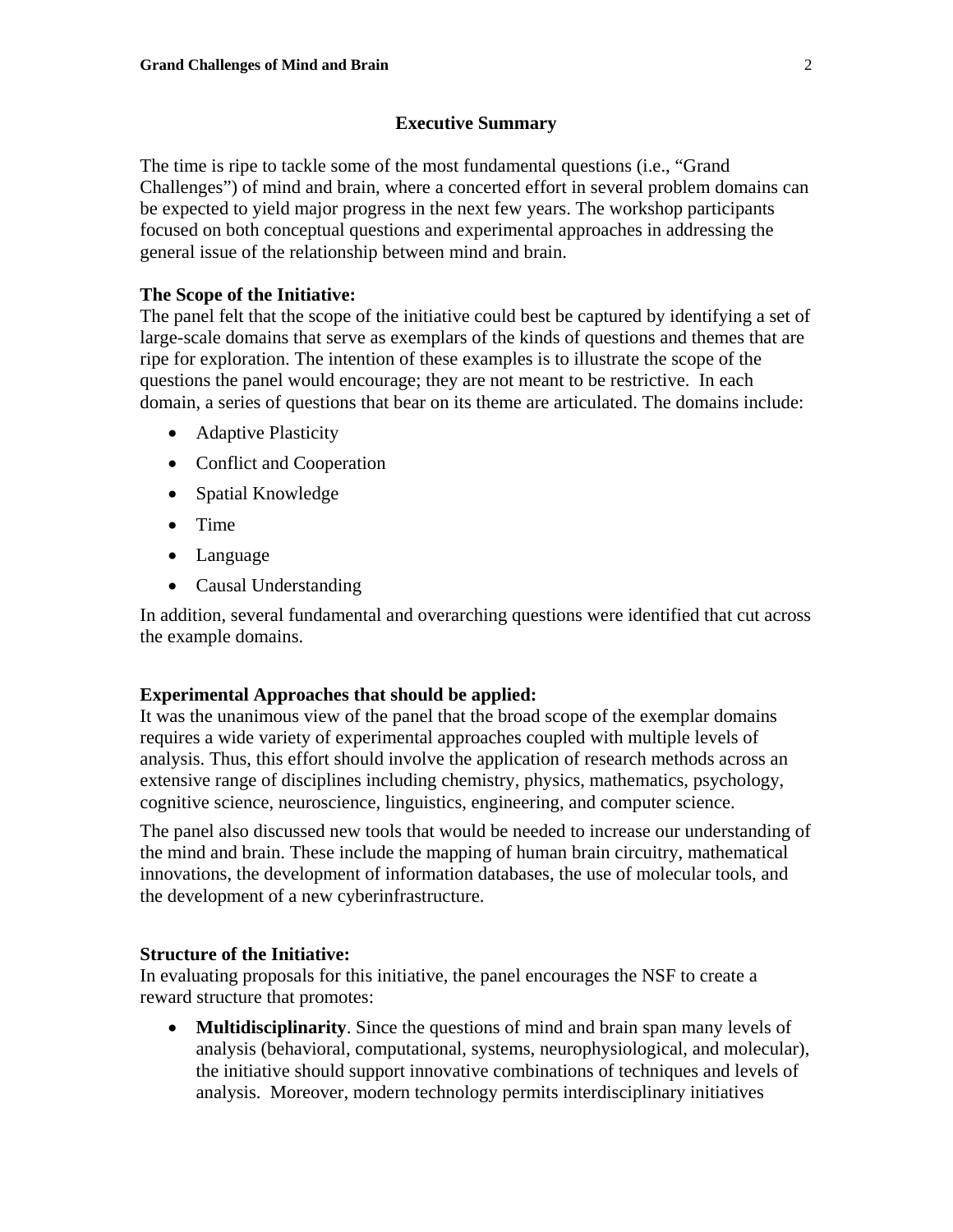unbounded by physical proximity (e.g. *virtual universities*). The multidisciplinary approach taken in the study of the mind and brain also promises to radically transform neighboring areas of study. For example, the behavioral methodologies of cognitive science can provide critical contributions to the work of molecular biologists as they endeavor to understand the behavioral consequences of gene expression.

- **The importance of young investigators.** The panel placed a high value on the inclusion of young investigators in all aspects of the initiative. Thus, we would encourage every application to include young investigators who will be able to take conceptual and experimental risks not typical at early stages of a career.
- **Broad questions, restricted clusters.** The panel felt that this initiative could be best served by many small-scale partnerships rather than by a few large-scale clusters.
- **The role of education.** A unique feature of the NSF is its commitment to quality and innovative science while at the same time placing that scientific inquiry in an educational context. The panel encourages the NSF to incorporate this value in the initiative.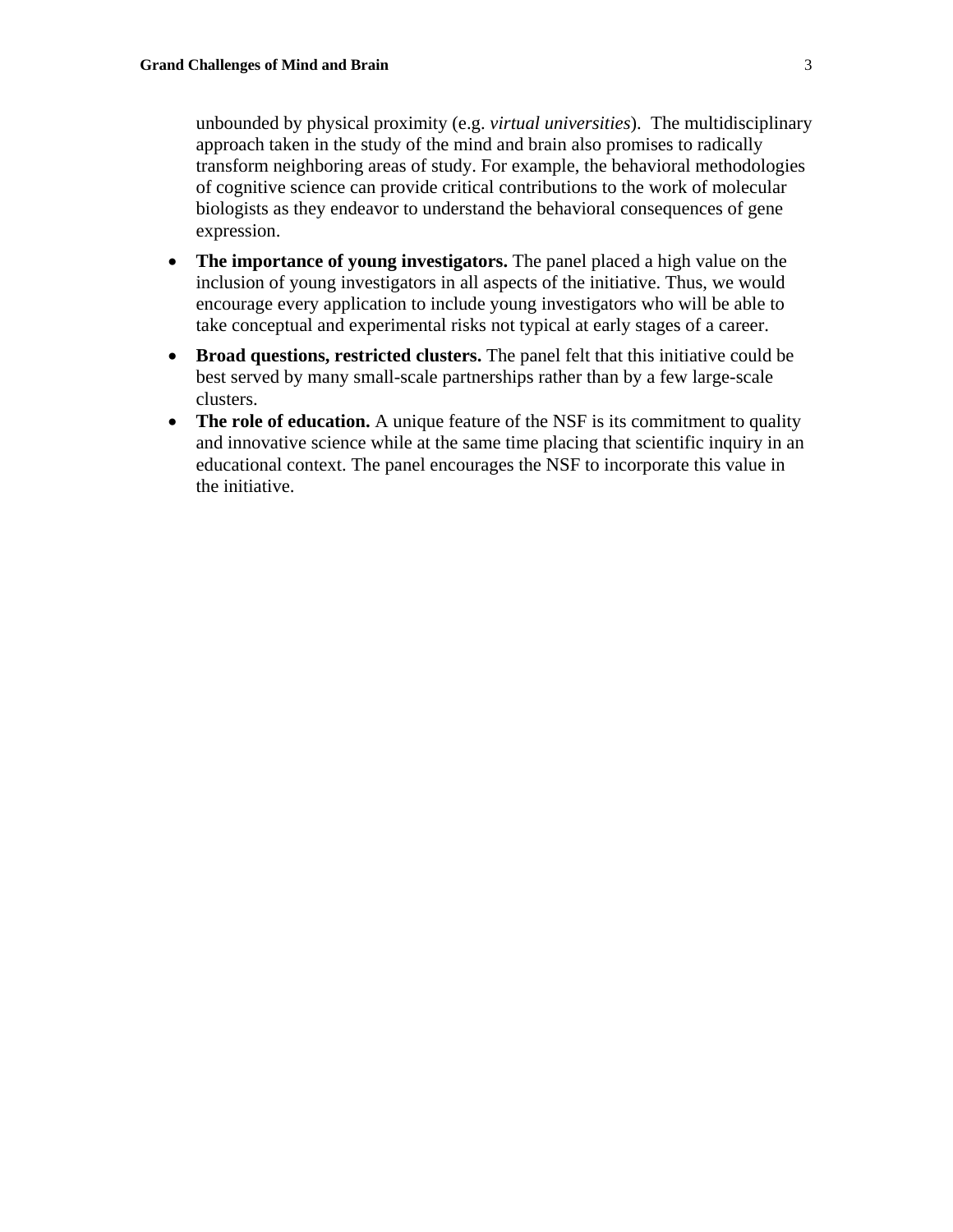On July 18-19, a workshop on **Mind and Brain: Strategies and Directions for Future Research** was held at the National Science Foundation. This workshop brought together scientists across many disciplines to assist in formulating a niche for funding new, promising work in cognition and neuroscience.

The question of the relationship of mind and brain has captured the imagination of philosophers, psychologists, and biologists for centuries. The  $21<sup>st</sup>$  century has witnessed an unprecedented growth in both technical and conceptual advances in the study of the mind and the brain. We now find ourselves in an unparalleled position to make major progress in answering longstanding and fundamental questions (i.e., "Grand Challenges") abound mind and brain. This workshop reflects the first step in the commitment to expanding the horizons and pushing the frontiers of this critical domain of scientific inquiry.

The workshop focused both on scientific questions where a concerted effort can be expected to yield major advances in the next few years, and on the approaches and technical tools that need to be used in the investigation of these questions. The goals of the workshop were to identify topics and questions where strong inroads can be made through specific investigator-initiated projects. By inspiring ambitious new directions of scientific inquiry, this initiative will promote a deeper understanding of ourselves and the way we interact with the world. Our report describes the directions that we envision as optimizing this research agenda and outlines examples of questions that deserve further consideration.

# *The Scope of the Initiative*

The challenge of this initiative is to promote inquiry that pushes the frontiers of understanding in ways that cannot be achieved with a single level of analysis or a single experimental approach. After lively discussion, we agreed that this approach could be best advanced by discussing large-scale questions that serve as exemplars of the kinds of questions that can be embraced by the initiative. To this end, we include in the report examples of questions that capture key elements of the overall challenge of the relationship between mind and brain. The intention of these examples is to illustrate the scope of the questions we would encourage. They are not meant to be restrictive.

The domains of research described below include:

- **Adaptive Plasticity**
- **Conflict and Cooperation**
- **Spatial Knowledge**
- **Time**
- **Language**
- **Causal Understanding**

Several fundamental and overarching questions cut across the example domains outlined in this report. How do we solve the fundamental problem of induction in perception and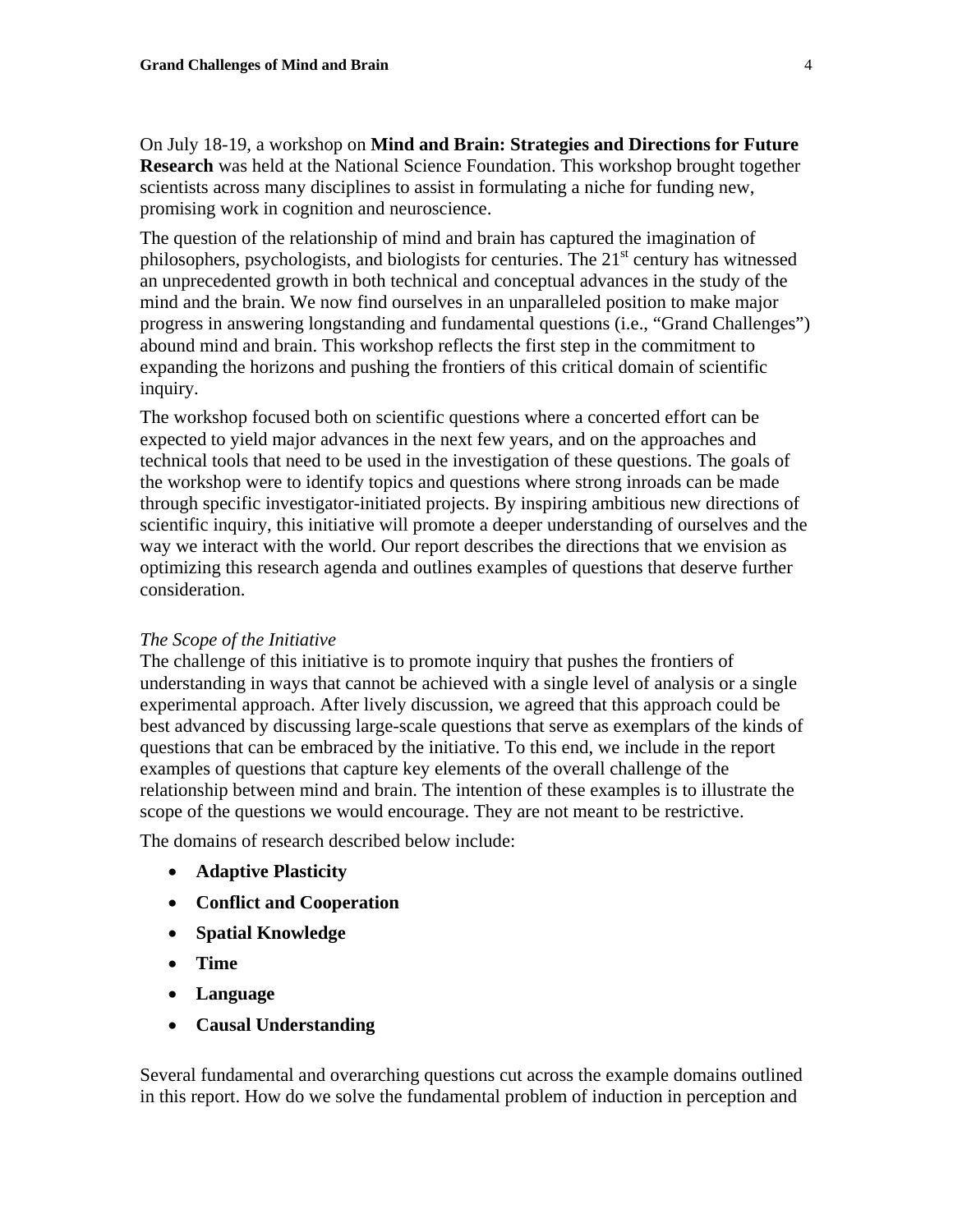thought to make inferences when insufficient information is available? How are mental representations such as percepts, concepts, and verbal ideas related to each other and how do different parts of the brain communicate to integrate information from different modalities to reach decisions and to order our behavior into coherent sequences? How are concepts and thoughts coded in neural activity? How do these cognitive and neural representations change dynamically as we learn? These broad questions will be illuminated by the more specific investigations undertaken in each of the specific research domains funded by this initiative.

#### *The Experimental Approaches That Should Be Applied*

The scope of the challenge of understanding the human mind requires combining a wide variety of experimental approaches with multiple levels of analysis. The core method for understanding the mind is testing behavior. Behavioral work provides both a characterization of the fundamental mental phenomena to be explained and a set of paradigms that allow investigation of those phenomena in combination with other methods such as brain imaging and computational modeling. For example, the behavioral consequences of a gene knockout cannot be adequately described by simply using a handful of standard off-the-shelf paradigms (e.g. the Morris water maze). Studies of gene-behavior links require sophisticated behavioral methods that can provide a rich characterization of specific cognitive phenotypes. The goal of understanding the relation between mind and brain requires collaborations across a wide range of disciplines including chemistry, physics, mathematics, psychology, cognitive science, neuroscience, linguistics, engineering, and computer science. There is also a pressing need to develop new tools, methodologies, and computational models for studying mind and brain. These tools are discussed in a final section below.

#### *The Structure of the Initiative*

Several elements emerged as critical to the success of the initiative. Thus, we encourage the NSF to create a structure that rewards the inclusion of these elements:

- **Multidisciplinarity**. Since the questions of mind and brain span many levels of analysis (behavioral, computational, systems, neurophysiological, molecular), the initiative should support innovative combinations of techniques and levels of analysis. Moreover, modern technology permits interdisciplinary initiatives unbounded by physical proximity (e.g. *virtual universities*). We do not presume to prescribe any particular combination or level of analysis. Rather we would hope that NSF would encourage and support imaginative proposals that would capture the spirit of these recommendations.
- **The importance of young investigators.** The panel placed a high value on the inclusion of young investigators in all aspects of the initiative. Thus, we would encourage every application to include young investigators who will be able to take conceptual and experimental risks not typical at early stages of a career.

**Broad questions, restricted clusters.** The panel felt that this initiative could be best served by many small-scale partnerships rather than by a few large-scale clusters. The research effort will be optimized by allowing a focused approach to each particular question.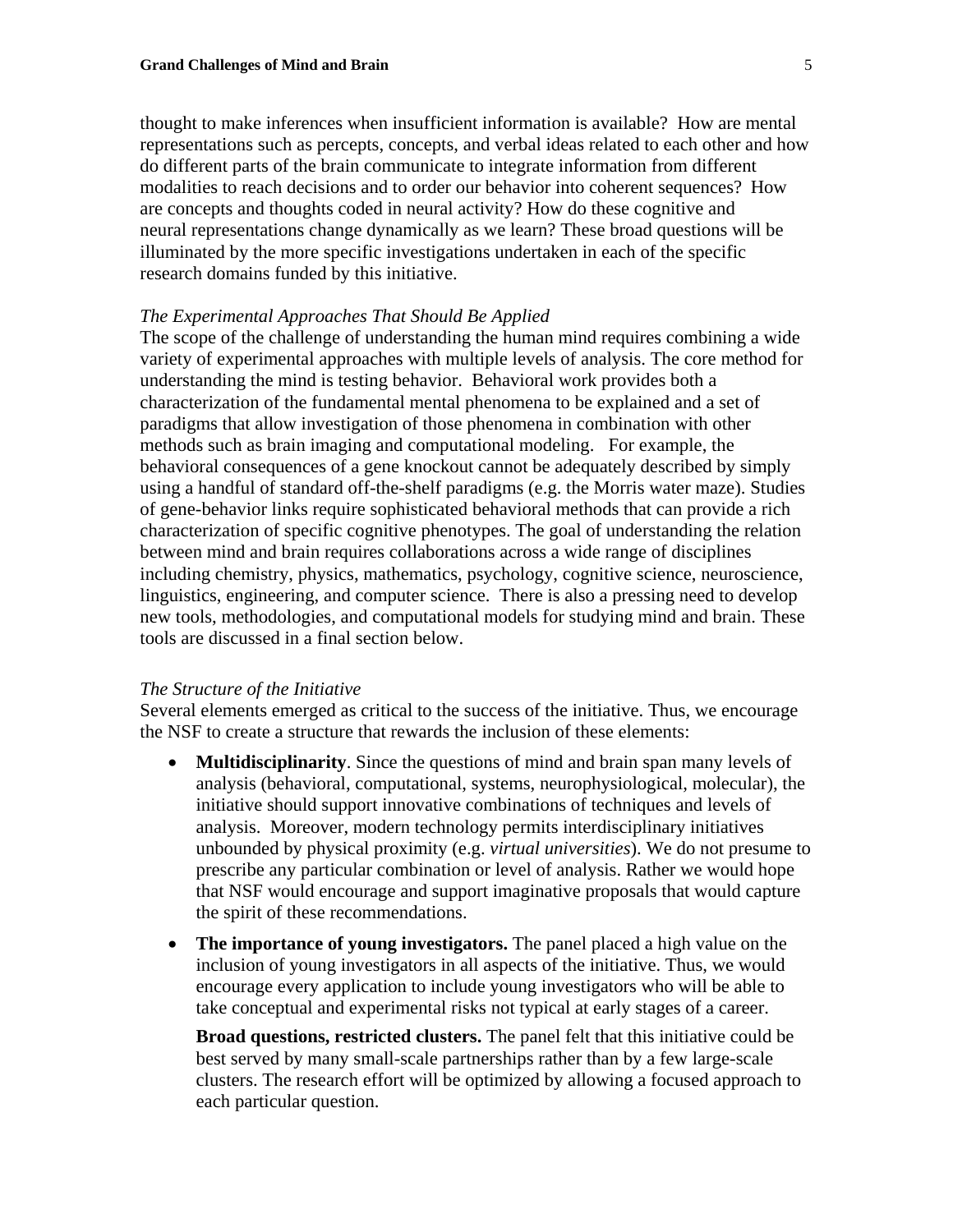• **The role of education.** A unique feature of the NSF is its commitment to quality and innovative science while at the same time placing that science in an educational context. The IGERT program exemplifies this integration of science and education. We encourage the NSF to incorporate this value in the initiative.

### **Exemplars of the Domains of Research**

### *Adaptive plasticity*

All behaviors reflect an interaction between an organism and its world: to optimize its success in an ever-changing environment, the organism must constantly fine-tune its behavior. This in turn requires that the brain be plastic, constantly shaping itself to meet the challenges of this changing world.

This plasticity is perhaps most striking as the brain first develops: in its initial formation, the brain is profoundly shaped by the nature of the animal's environment. But plasticity does not end there; it continues throughout the life of the animal, allowing it to constantly update its behavior in an adaptive fashion. This plasticity takes place at a variety of levels, from the synaptic interactions among single neurons and the circuits in which neurons interact, to the large-scale systems comprised of those circuits. The analysis of plasticity at any of these levels can inform the general issue of how we encode information about the world, how we store it, and how we access that information at a later time. This type of analysis can, in turn, allow us to explore a number of fascinating questions that capture critical features of the human experience. Why can two people witness exactly the same event, yet remember it so differently? Why can we sometimes remember what a word rhymes with before we can remember the word itself? How do children encode the experiences in their world? Do they use the same strategies as adults or engage a different set of mechanisms? Why are some memories fleeting while others endure a lifetime? Why are some memories encoded immediately, after a single experience, while others require extensive repetition over a prolonged period of time? When we try to remember something, but can't quite bring it to the surface, why does the memory suddenly pop into our minds at a later time? These are but a few examples of the rich diversity of questions and issues captured in the study of learning and memory.

A pressing question, then, is: What are the rules and principles of neural plasticity that implement these diverse forms of memory? Attacking a question of this magnitude requires an arsenal of techniques, from molecular and cellular approaches to systemslevel analysis, to computational analyses, and ultimately to an understanding of how plasticity is played out in behavior. Moreover, there are clear biological constraints on these processes of plasticity; not all experiences result in changes in the brain. For example, species clearly differ in the stimuli that most readily provoke plastic changes. A complete understanding of plasticity thus requires not only a multi-level analysis of how plasticity occurs, but also an analysis of its constraints. Important insights have already been provided by exploring plasticity in a wide range of species, from fruit flies and mollusks, to birds and primates, and including, of course, the analysis of human memory. Finally, perhaps the greatest challenge of all in the general field of adaptive plasticity is directly relating any form of plasticity observed in any nervous system to *bone fide* cases of learning and memory expressed in behavior. This is a difficult task, but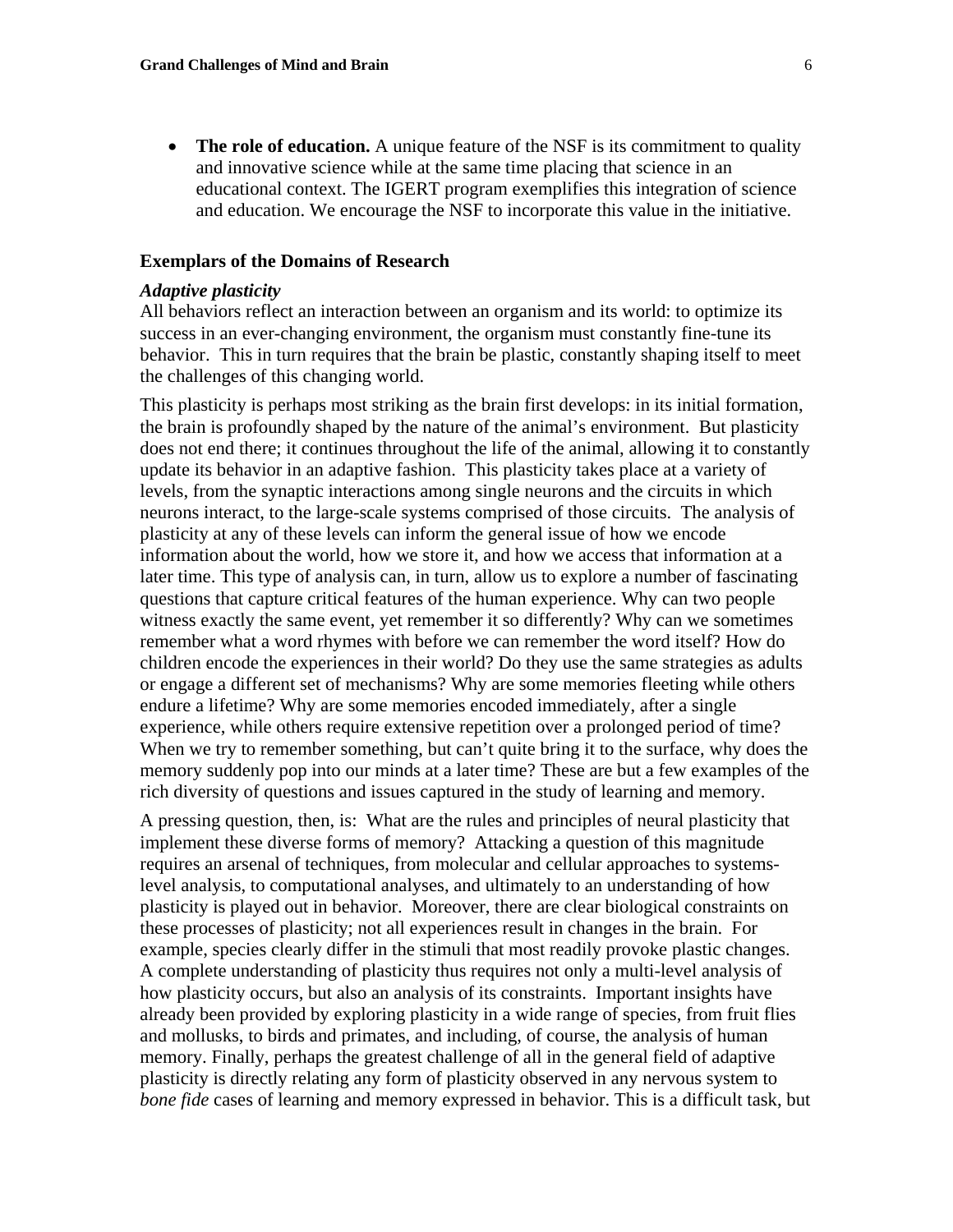the combined approaches discussed above collectively provide exciting paths toward achieving this goal. In summary, the exploration of mechanisms of plasticity will serve to integrate diverse fields of scientific inquiry and will provide a vehicle to gain insights into our remarkable capacity to learn and remember.

#### *Conflict and Cooperation*

One of the greatest threats facing the world today is the conflict between people. In spite of the importance of this problem, the cognitive and neural systems underlying when and how we cooperate or engage in conflict are poorly understood. Although there have been psychological investigations of the influence of social forces on behavior, this research has rarely been informed by the sort of sophisticated and interdisciplinary models of neural function and cognitive representation and their interactions that are being developed to understand individual decision-making. An integrated scientific understanding of competing emotional systems as they guide behavior could well lead to new concepts to facilitate cooperation between individuals, and perhaps societies as a result of conflict reduction. For example, animal models can be informative about links between stress and aggression (e.g., fish crowding). Hence, an interdisciplinary approach including detailed animal models, engineering, statistics, economics, ethology, neuroscience, social and cognitive psychology needs to be brought to bear on this problem.

Such an approach allows for answering a broad range of questions. For example, what is the interaction of different emotions at behavioral, systems, cellular and molecular levels? That is, when and how does fear lead to aggression? When is aggressive behavior adaptive and when is it maladaptive? How is the range of social and emotional information that leads to choices integrated? For example, what are the mechanisms that lead an animal to choose to punish a conspecific at a personal cost? How do social forces change the neural and cognitive representation of response selection? For example, how does the presence of a social group alter an individual's sense of personal responsibility, and cause that individual to behave in ways that would never be done in isolation? What is the neural and cognitive representation of others, i.e. conspecifics, and how does this enable trust, empathy, learning through imitation, and social cooperation?

#### *Spatial Knowledge*

Where is Iowa? What is the shortest route to the post office? Where did I put my keys? How do I thread a needle? What is the relationship between our sense of space and our ability to solve the Pythagorean Theorem? We take for granted our ability to know where we are in the world and to interact with our surroundings. However not everyone has a good spatial sense, and there are some, such as those who are blind, who "see" the world in ways that are entirely different from ways used by those who are sighted. Rodents that burrow, bats that echolocate in the dark, electric fish that have a sense we cannot even imagine, all live in the same three dimensional world that we inhabit, and need to solve similar spatial and navigational problems.

Space is deeply embedded in the way that we use language. Objects are on top of, inside of, nearby, hidden by and illuminated by other objects. These are symbolic relationships that we use metaphorically when we say we are "on top of" a problem, or "near" to finding a solution. How does our brain represent the world around us? How do we use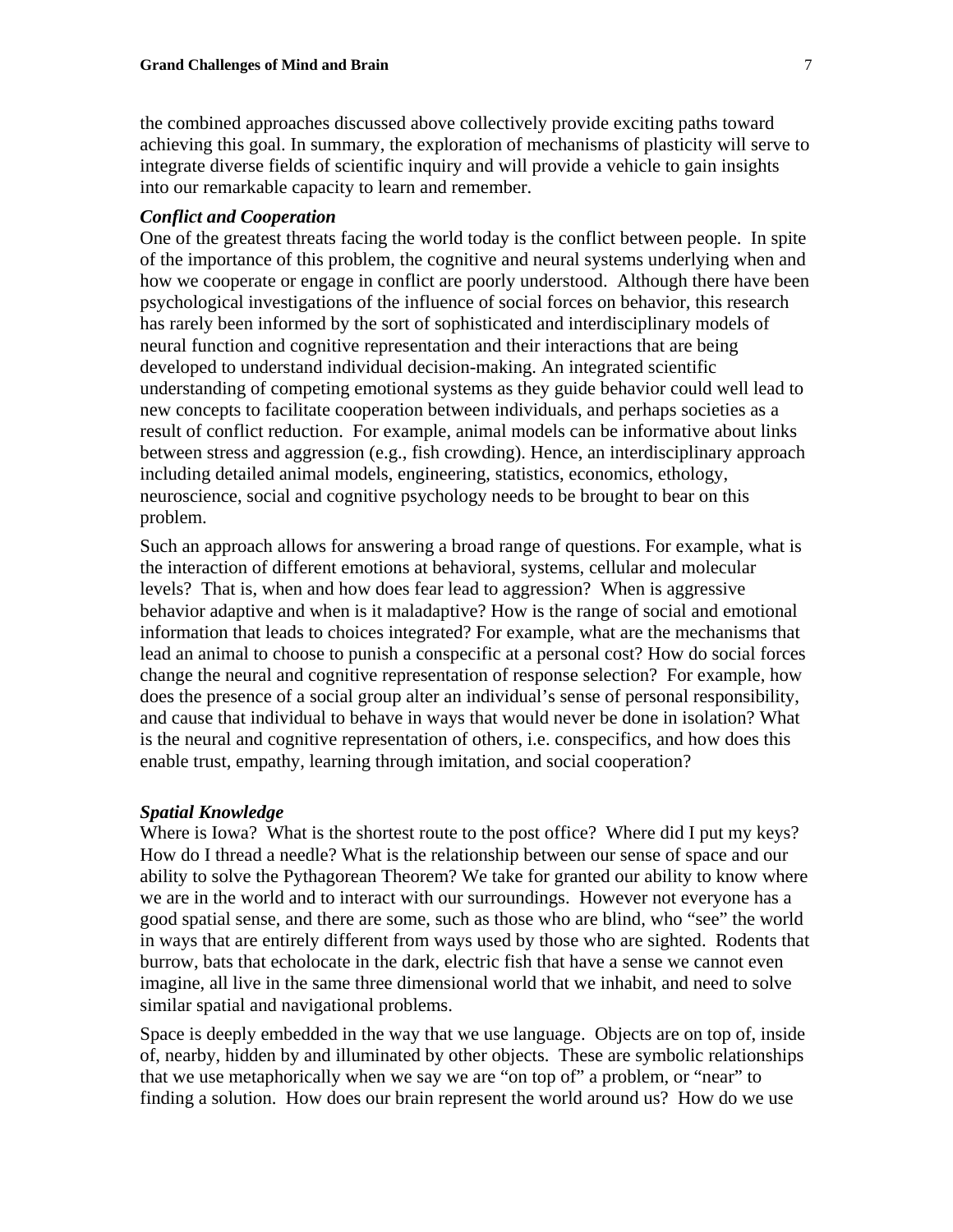these representations to plan our actions and find our way to a goal? What is the relationship between space and language?

When we look into the brain, we find dozens of different types of maps of the world: In the early stages of visual processing the maps are based on retinal coordinates, but at later stages the maps become more abstract. For example, in the hippocampus, an area known to be important for long-term memory, single neurons called "place cells" represent where an individual is in the world. In rats, these cells fire when the animal is asleep, replaying the day's journey; they also fire when the animal is learning a task, replaying successes and failures. How do animal models scale up to humans who not only navigate by means of dead reckoning and landmarks, but use maps, verbal descriptions, and GPS devices?

Although we have discovered many cells that represent information about where we are in the world, it is a mystery how we use these neurons to think about space. Damage to these regions of the brain lead to bizarre symptoms, such as neglect of the part of the world these neurons once represented, including parts of one's own body. Considerable evidence suggests that that the brain systems that evolved to help us keep track of space and geometry made it possible for us to do abstract mathematics. Our sense of space gave rise to some of the greatest human achievements in architecture and art, from the engineering of the pyramids and the Eiffel Tower to the depth of Monet's landscapes and Picasso's cubism. The exploration of "inner space" in our brain is a frontier as mysterious and as important as our exploration of outer space.

### *Time*

Over the next decade, the neuroscience community can provide a systematic understanding of how the brain senses the passage of time. Time connects us to the past, allows us to infer causes and distinguish them from effects. Time underlies the association of actions with outcomes; time allows us to learn the consequences of sensory stimuli. We all have a sense of the passage of time. Understanding the neurobiology of time is likely to revolutionize the study of learning and memory. The representation of elapsed time underlies anticipation, preparation and sequences of behavior. It establishes a lattice that allows us to parse information streams and produce them (e.g., language). It is at the heart of rhythm, music, dance, poetry. Elapsed time colors the value associated with behavior. Time mediates the tradeoff between speed and accuracy and is critical for understanding delayed gratification, impulsivity and addictive behavior.

Elucidating the neurobiology of time is an integrative program. It involves brain regions we do not understand at the integrative level: cerebellum, basal ganglia, and association cortex. It will inspire development of novel techniques to study functional connectivity tools that will be widely useful in neuroscience. It taps into an existing computational and behavioral knowledge base, but it demands innovation: new paradigms; new theoretical insights. The neurobiology of time will require the development of new mathematical techniques: inference based on dynamical processes, stopping rules.

# *Language*

Language sets us apart from all other creatures. Language allows us to say who and what we are, and is the primary way we communicate with others. Language enriches personal experience, helps us recall the past, plan the future and through written language, accumulate knowledge over generations.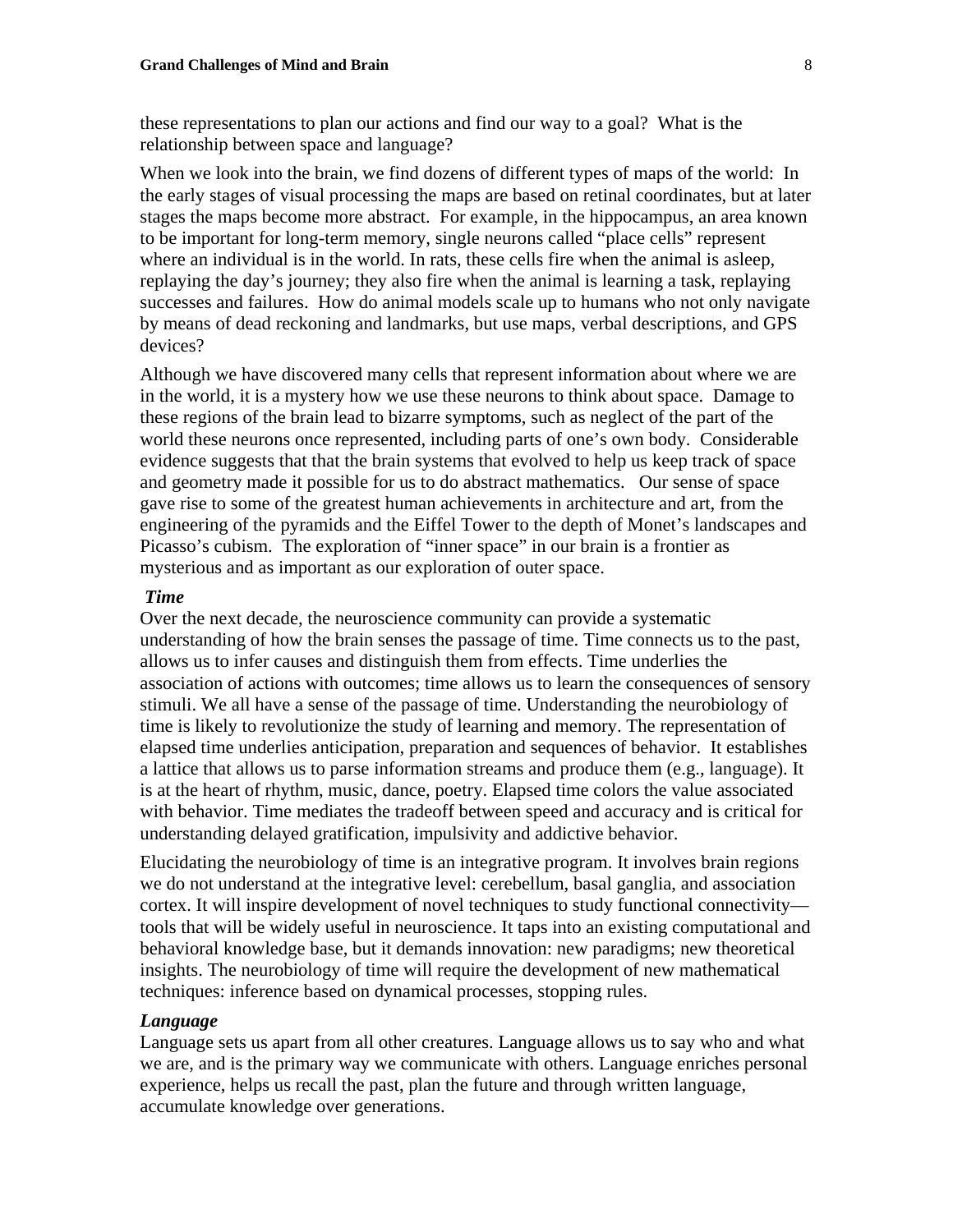New techniques for noninvasive brain imaging, new ways to analyze electrical and magnetic brain signals recorded from outside the brain, and recordings from the human brain during neurosurgery promise new insights into the biological basis of language. Language was a late-comer in evolution, capitalizing on preexisting systems. Many aspects of language, including the sensory, motor and learning components, can therefore be studied in animal models including birds, rodents and primates.

Speaking and understanding requires us to rapidly articulate and decode speech sounds with great precision. We can easily and quickly process the meaning of speech sounds, words, syntactic relationships, and disambiguate multiple possible meanings from context. Emerging insights into rapid auditory and visual processing, as well as motor control systems in a variety of species promise to help us understand how these abilities may have been adapted for human speech and language. How does the ability to speak develop during the first years of a child's life? Comparisons and contrasts with birdsong learning may prove illuminating in this regard. How has the auditory system adapted to represent the sounds of speech? How are words and their meanings, including abstract words such as 'liberty' and 'marriage', represented in the brain?

Languages can be learned by children without any formal education at an astonishing speed. Although there is a wide range of mutually unintelligible languages, they share some universal features. What is the biological basis of these features, and how do they arise? Adults can also learn new languages, although not with the same proficiency. What are the principles of language learning and plasticity? Are they domain specific or domain general?

 Language is communicated across multiple modalities. What parts of the visual system are involved in learning to read? How is sign language learned by deaf signers? How is Braille represented in the somatosensory system of blind people who have learned to read with their fingers? What are the computational and neural systems underlying these systems?

The human and chimpanzee genomes have been sequenced, making it possible to begin to track down how language might have evolved. Human genomics can be used to help identify mutations that affect and underlie different aspects of language.

Probabilistic models of language and computation are providing important insights into how language is structured, learned, and processed. Recent models of cortical processing have converged on related probabilistic descriptions, which may for the first time allow us to develop a biologically based model of language acquisition and processing.

A targeted interdisciplinary study of language, drawing from engineering and computer science, linguistics, biology, psychology, neuroscience, and cognitive science, can result in breakthroughs within the next decade in our understanding of the biology of language, one of science's most enduring mysteries.

### *Causal Understanding*

Causal understanding is central and pervasive in cognition. Causality is at the core of human concepts, intuitive theories and mental models, linguistic meaning, perception, judgment and decision-making. The importance of causality has long been recognized in psychology, but the topic has recently drawn much broader interest due to the development of new methods for studying causal inference and learning in computer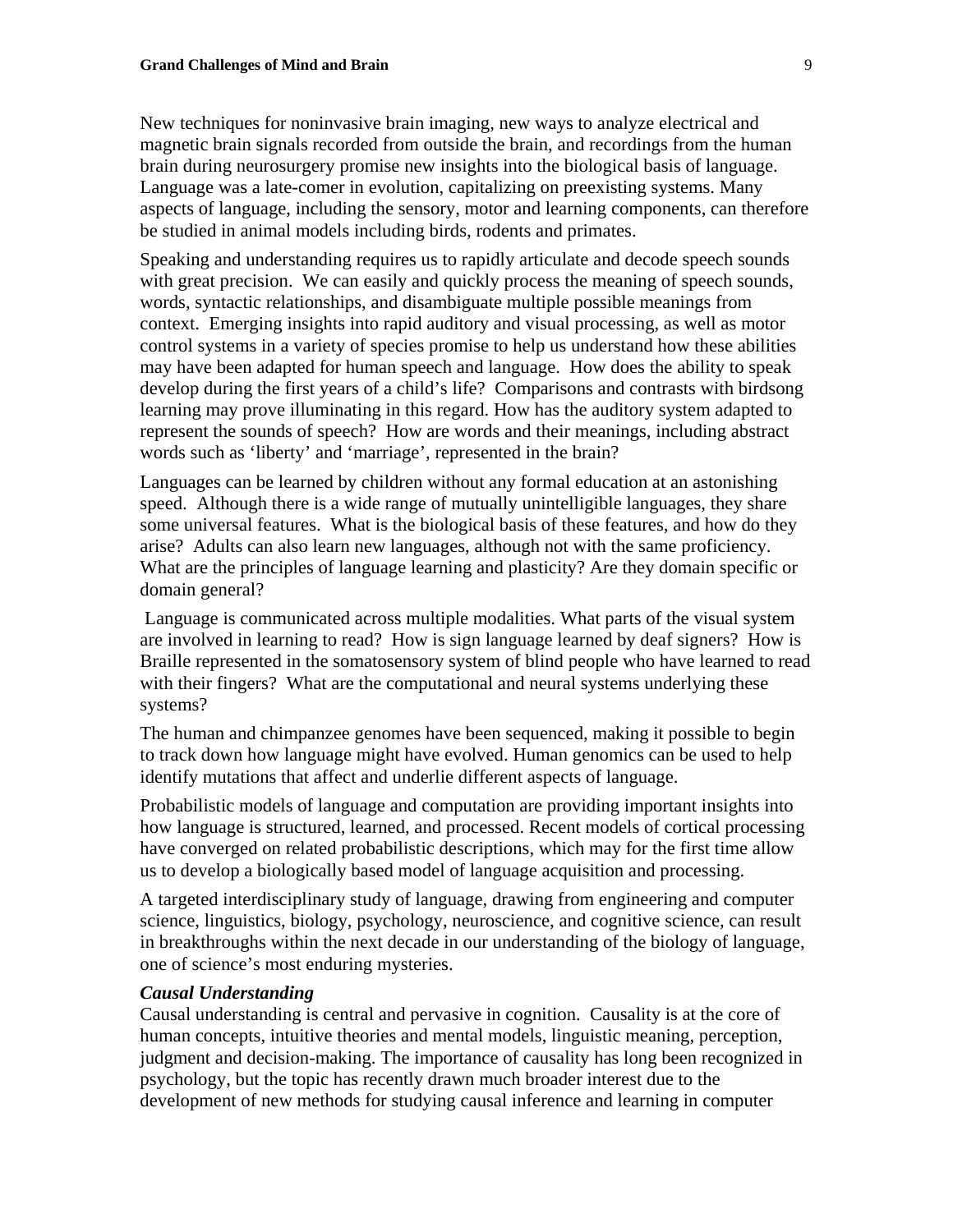science, statistics, animal behavior, and neuroscience. The most interesting questions remain open. We see and hear the world in terms of meaningful causal interactions -- a vase crashing to the ground, a father beckoning to his daughter – rather than raw lights and sounds. What is the role of causal representation and inference in perception, and in bridging perception to cognition? What is the role of causal inference in how we understand other human minds -- people's beliefs, goals, plans, and social interactions? Basic kinds of physical causal interactions can be directly perceived.

What is the connection between this perceptual causality and higher-level causal reasoning? Is there a single concept of causation that cross-cuts all domains of causal understanding – including intuitive theories of physics, psychology, biology -- or is causal understanding in each core domain essentially different, depending on domainspecific causal mechanisms? What are the origins of human causal understanding, over evolution and development? What is the neural basis of causal understanding? What is the relation between human causal reasoning and the basic mechanisms of conditioning, as studied in animals and in the neurophysiology of learning and memory? How can sophisticated computational frameworks for causal reasoning and learning be mapped onto -- and perhaps enriched by -- models of neural computation?

# **New Tools for a Science of Mind and Brain**

Progress in the science of mind and brain will require the development of a new tool set for experimental and theoretical investigations. By promoting directed technical developments, the NSF can play a pivotal role in fostering brain research over the next decade with many potential dividends in related fields such as information technology. Investigations of mind and brain will benefit from and contribute to CyberComputing innovations. Here we suggest a few specific examples of experimental and theoretical tools.

*Human Brain Circuitry.* Information about the intricate circuitry of the human brain (its 'wiring diagram') is fundamental to understanding the higher brain functions that make us uniquely human – our thoughts, emotions, and communicative abilities. Moreover, elucidating how brain circuits differ from one individual to another is essential for discovering what makes our personality and our behavior patterns unique to each individual. Whereas much is known about neural circuits in laboratory animals, including nonhuman primates, comparable information about the human brain is woefully lacking. Novel methods for in vivo analysis of brain connectivity are currently under development and show significant promise. These include diffusion tensor imaging, functional connectivity analyses, in vivo manganese tracing, and transcranial magnetic stimulation (TMS) as well as human lesion studies combined with functional neuroimaging (fMRI). Additional investment in the development, validation, and utilization of such tools may lead to major advances in deciphering the wiring of the human brain. In turn, knowledge of human brain connectivity will be crucial for understanding how different modules of the brain interact dynamically to produce complex adaptive behavior.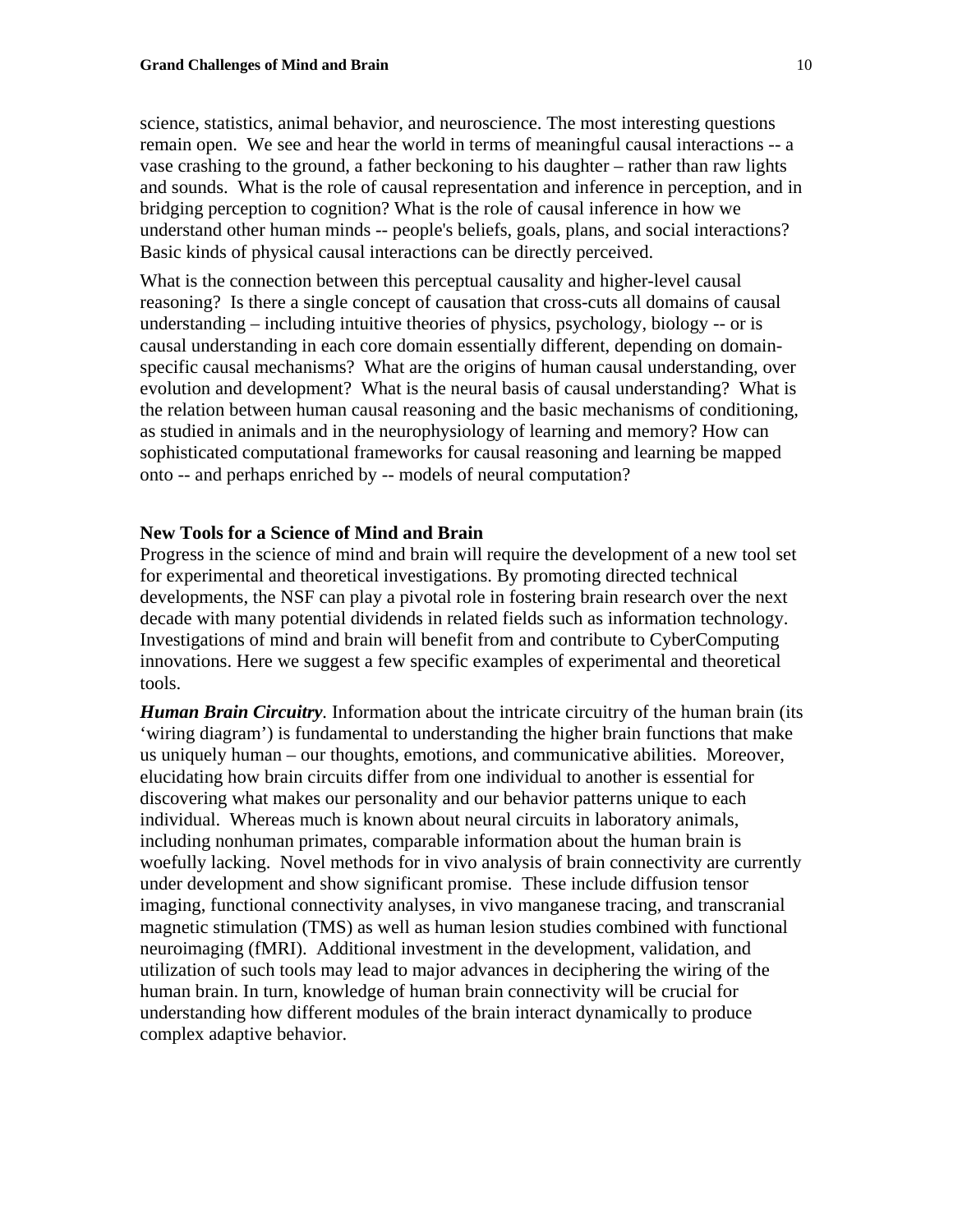The NSF can also facilitate progress on the human 'connectome' by promoting similar efforts in nonhuman species. It would be useful to develop web based tools and search engines for investigators to disseminate information to develop connectional analogies between species and to facilitate development of hypotheses and validation techniques in the human connectome.

*Mathematical innovations.* There is a need for new computational and mathematical tools that will inform a neuroscience of inference and theory construction. The NSF can capitalize on recent progress in machine learning, hierarchical Bayesian inference, estimation theory, "smart" search algorithms, and dynamical systems theory by promoting exchanges between communities of scientists active in information technology and applied mathematics and neuroscientists and behavioral psychologists. Innovation is likely to come from the field, but we anticipate developments in new areas of probability theory and statistical inference in dynamic systems with non-stationary distributional assumptions. These developments would have dividends for economic sciences, AI, information technology and prediction (e.g., meteorology). The NSF is uniquely positioned to define the vision and to create the incentives for bridging scientific communities that exploit prediction and inference.

*Information databases.* There is a need for expanded neuroscience-related databases, including those that catalog the information that the brain senses and manipulates. In the domains of language and vision, there is compelling evidence that organisms are remarkably sensitive to fine-grained properties of the input. In the limited domains where we have some knowledge of the input, computational techniques have changed the way we understand how the organism extracts structure and learns from the input. These fields would benefit immensely from rich databases that provide more veridical descriptions of the input to the organisms. The information would have a catalytic effect on the field of visual development, language acquisition, and concept acquisition to name few examples.

In addition, neuroscientists need improved access to the vast amount of information that is reported in scientific publications and to the even greater amount of useful experimental data that underlies these publications. Neuroscientists would benefit greatly from Google-like search capabilities for text and image data within publications and to improved and expanded databases that provide access to experimental data about brain structure, connectivity, function, development, and pharmacology. This would allow investigators to obtain the best available answers to questions such as: What are the inputs and outputs of brain area X and the receptor and protein distribution in area X? The neuroinformatics tools needed for this type of efficient data mining can best be generated by teams that combine computer science, neuroscience, and informatics expertise.

*Integrating molecular tools into systems neuroscience.* The NSF should promote the integration of molecular tools in the study of higher brain function. Animal models offer the most promise for conducting physiological measurements of brain function in animals during sophisticated behavioral tasks. However, two technical limitations curtail progress in this area. There are at present limited means to selectively manipulate brain circuit components, and there is no efficient technique to identify neurons for electrical recording based on their logical position in a circuit. For example, the field of cognitive neuroscience would be revolutionized by an ability to record from those neurons in the